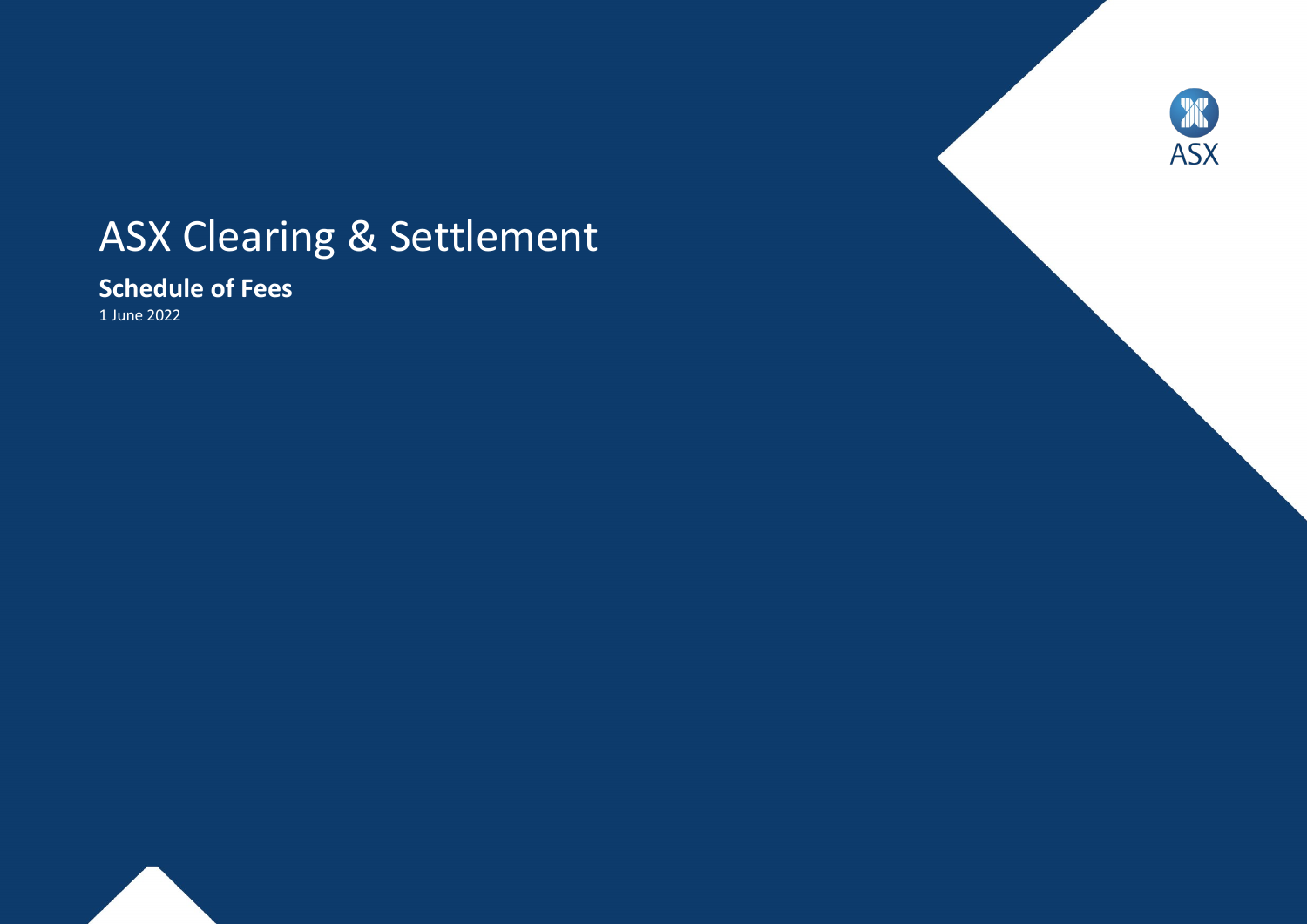## 冰 **ASX**

## **Contents**

#### **Table of Contents**

| <b>Cash Market Transaction Clearing</b>                        | 4  |
|----------------------------------------------------------------|----|
| <b>Cash Market Transaction Settlement</b>                      | 4  |
| Settlement Fail Fees                                           | 6  |
| <b>Collateral Management</b>                                   | 6  |
| Holder Recordkeeping                                           |    |
| Reporting & Enquiry Services                                   | 9  |
| <b>Administrative Services</b>                                 | 9  |
| <b>Support Services</b>                                        | 10 |
| Settlement Facilitation Services for Approved Market Operators | 11 |
| Trade Acceptance Service for Approved Market Operators (AMO)   | 13 |

This fee schedule is a successor document to the 'Clearing, Settlement and Issuer Administration Schedule of Fees' dated 29 November 2021.

All fees are shown in Australian dollars. All fees are effective from 1 June 2022 unless otherwise indicated and are subject to change from time to time. If you require further clarification please contact your ASX Account Manager or ASX Customer Service (telephone 131 279)

GST exclusive prices are quoted in the Schedule of Fees applicable to Clearing and Settlement Services. Usually Clearing and Settlement services will be subject to GST and the GST inclusive prices will be charged. In certa situations, an otherwise taxable supply may be exempt from GST (for example, exports). However, ASX anticipates that Clearing and Settlement services will not be 'exports' for the purposes of GST and accordingly, GST inclu prices will be charged for these services.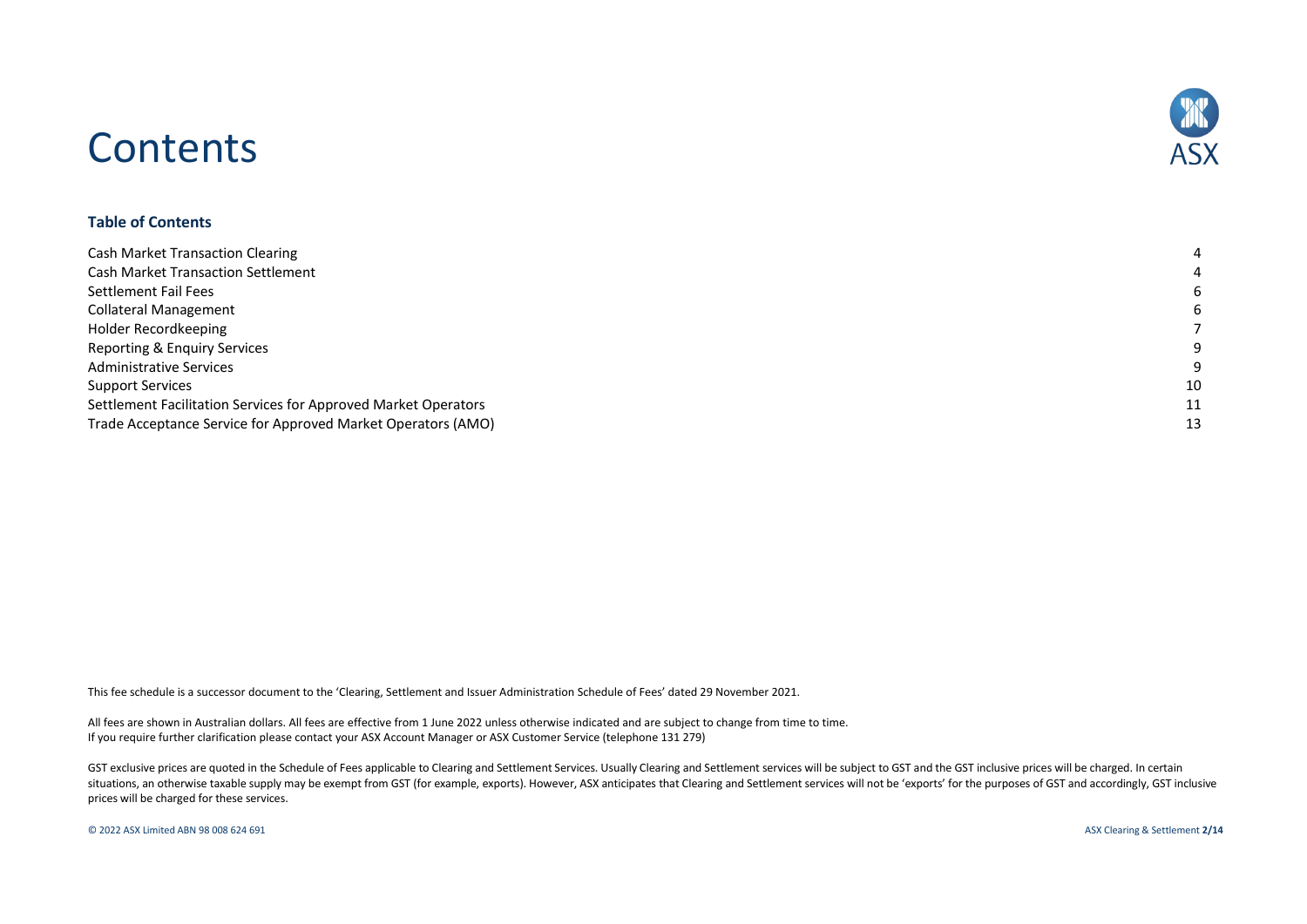

#### **Clearing and Settlement Services**

ASX Clear Pty Limited (ASX Clear) and ASX Settlement Pty Limited (ASX Settlement) are wholly owned subsidiaries of ASX Limited (ASX) and are responsible for the provision of clearing and settlement services to ASX Participants and Approved Market Operators. Fees are invoiced by ASX Operations Pty Limited (ASX Operations) on behalf of ASX Clear and ASX Settlement. Invoices are issued monthly in arrears. The Clearing House Electronic Sub-register System (CHESS) is used by ASX Settlement to settle cash market products such as equities, interest rate products, warrants and exchange traded funds.

#### **Cash Market Clearing Fees**

This schedule can be found at ASX's Code of Practice website for cash equities clearing and settlement[: https://www2.asx.com.au/about/regulation/clearing-and-settlement-of-cash-equities-in-australia](https://www2.asx.com.au/about/regulation/clearing-and-settlement-of-cash-equities-in-australia)

ASX Clear is the central counterparty for products traded on ASX and other Approved Market Operators. As the central counterparty, ASX Clear becomes the seller to every buyer and the buyer to every seller making it liable for completing all cleared transactions on the relevant market. This occurs through a contractual process known as novation, in accordance with operating rules of ASX Clear. Following execution, ASX Clear sends a 164 CHESS message to the Buyer Clearing Participant confirming the novated trade. The 164 message notifies each party of the cleared trade details and the settlement date. A Transaction Clearing Fee is charged for Equities, Warrants, Structured Products and Interest Rate Securities. Where the Buyer Clearing Participant and the Seller Clearing Participant are the same entity, ASX Clear does not novate the trade and the 164 CHESS message is for information only. The 164 message notifies the Clearing Participant of the trade details and the settlement date. A crossing Registration Fee is charged. ASX Clear provides these services to the market and charges the fees detailed within this fee schedule.

#### **Cash Market Settlement Fees**

This schedule can be found at ASX's Code of Practice website for cash equities clearing and settlement[: https://www2.asx.com.au/about/regulation/clearing-and-settlement-of-cash-equities-in-australia](https://www2.asx.com.au/about/regulation/clearing-and-settlement-of-cash-equities-in-australia)

The Clearing House Electronic Sub-register System (CHESS) is used by ASX Settlement to settle cash market products such as equities, interest rate products, warrants and exchange traded funds for products traded on ASX and other Approved Market Operators. ASX Settlement charges participants for holdings transfers and Delivery versus Payment (DvP) settlement to meet novated obligations between the participant and ASX Clear and nonnovated obligations directly between participants. Transactions include:

- DvP Settlement (101 message) where each participant independently notifies CHESS of settlement details which are then matched by the system. Instructions can include DvP, delivery without payment, miscellaneous payments. Refer Product code 04900005 - \$1.30 per request.
- Batch settlement (156 Message, as generated by a 164, 134 or 101 message) for market settlement of DvP obligations (netted and bilateral) via CHESS settlement batch. Refer Product code 04900024 \$0.30 per request. The charge for this service excludes free of payment 156 messages.

ASX Settlement provides these services to the market and charges the fees detailed within this Fee Schedule.

#### **Cash Market Clearing and Settlement Revenue Sharing Scheme**

ASX operates a cash market clearing and settlement revenue sharing scheme, which operates on the following principles:

- All cash market clearing and settlement revenue earned by ASX above an annual growth threshold will be shared 50/50 between ASX and its cash market clearing and settlement participants.
- The annual growth threshold will be applied to the total ASX cash market clearing and settlement revenue. No individual participant growth thresholds are required.
- All participants are eligible to participate in the schemes.
- The total amount to be shared with participants will be distributed proportionate to each individual customer's revenue contribution.
- All payments will be paid annually in arrears.
- The scheme will operate annually.
- The annual growth thresholds will be reviewed periodically and advised to participants before commencement of the next financial year. ASX's calculations will be final.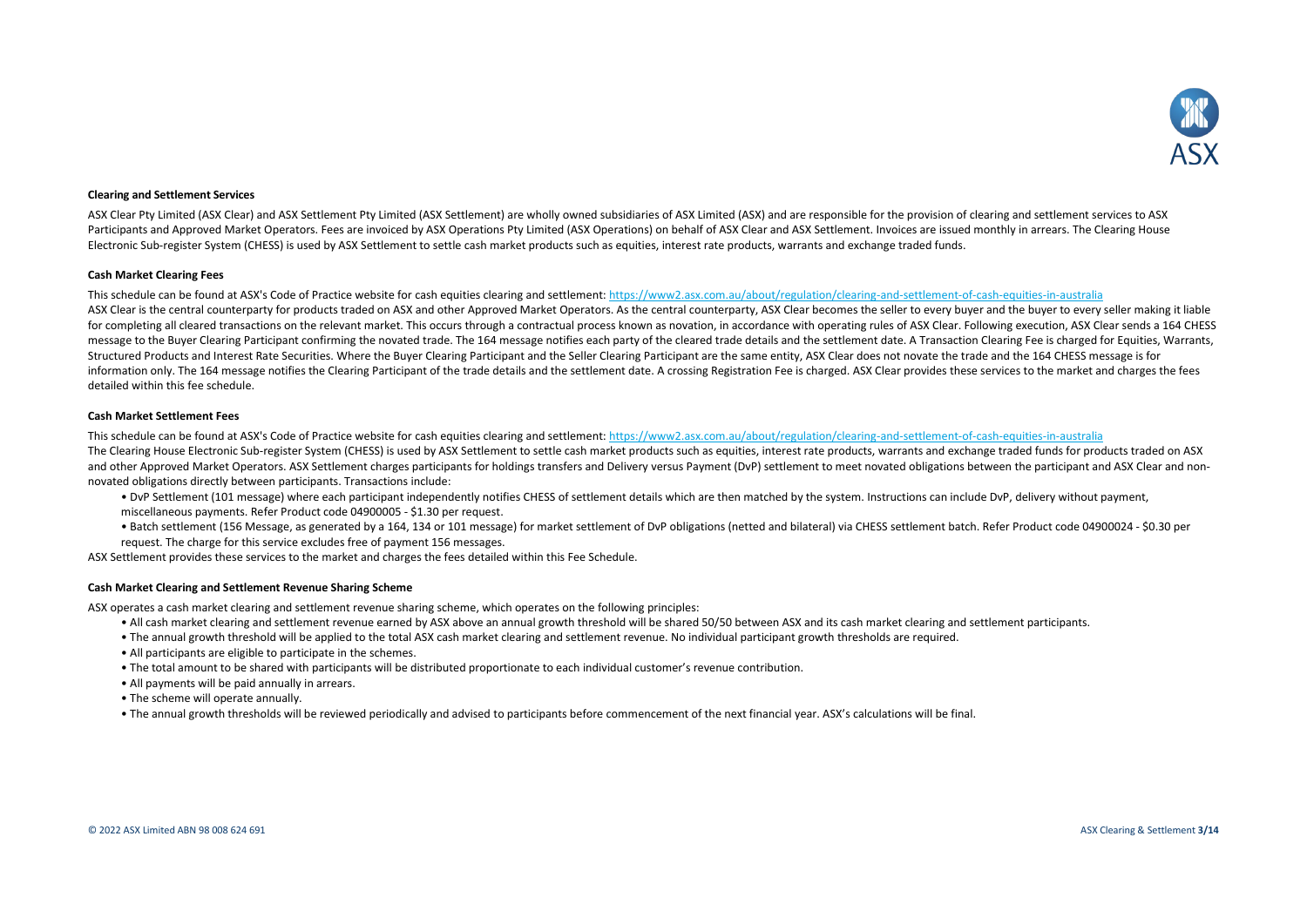

### <span id="page-3-0"></span>**Cash Market Transaction Clearing**

These fees are applicable to ASX Clear & ASX Settlement Participants.

| <b>Product</b><br>Code | <b>Service</b>                                            | <b>Charge Basis</b>                                                                                                                         | <b>CHESS EIS</b><br><b>Message</b> | Fee<br>(excluding GST)              | <b>Effective</b><br><b>Date</b> |
|------------------------|-----------------------------------------------------------|---------------------------------------------------------------------------------------------------------------------------------------------|------------------------------------|-------------------------------------|---------------------------------|
| 04900000               | Clearing fee for Equities &<br><b>Investment Products</b> | Calculated at 0.00225% of executed trade value for<br>Equities, excluding crossings, option exercise and other<br>non-billable transactions | 164                                | Ad valorem of 0.225 basis<br>points | 1 July 2016                     |
| 04900002               | Clearing fee for Warrants                                 | Calculated at 0.00350% of executed trade value for<br>Warrants                                                                              | 164                                | Ad valorem of 0.35 basis<br>points  |                                 |
| 04900004               | Clearing fee for Interest Rate<br><b>Securities</b>       | Calculated at 0.00350% of executed trade value for<br>Interest Rate Securities                                                              | 164                                | Ad valorem of 0.35 basis<br>points  |                                 |
| 04900001               | Crossings Registration fee                                | Calculated at 0.0010% of crossed trade value (0.0005%<br>per side); capped at \$5 per side (i.e. \$10 total cap)                            | 164                                | Ad valorem of 0.10 basis<br>points  |                                 |

#### <span id="page-3-1"></span>**Cash Market Transaction Settlement**

| <b>Product</b><br><b>Code</b> | <b>Service</b>                             | <b>Charge Basis</b>                                    | <b>CHESS EIS</b><br><b>Message</b> | <b>Fee</b><br>(excluding GST) | <b>Effective</b><br><b>Date</b> |
|-------------------------------|--------------------------------------------|--------------------------------------------------------|------------------------------------|-------------------------------|---------------------------------|
| 04900005                      | DvP Settlement /<br>Miscellaneous payment  | Per request to create settlement obligation with value | 101                                | \$1.30                        |                                 |
| 04900024                      | <b>Batch Settlement DvP</b><br>Instruction | Per settled DvP settlement instruction                 | 156                                | \$0.30                        |                                 |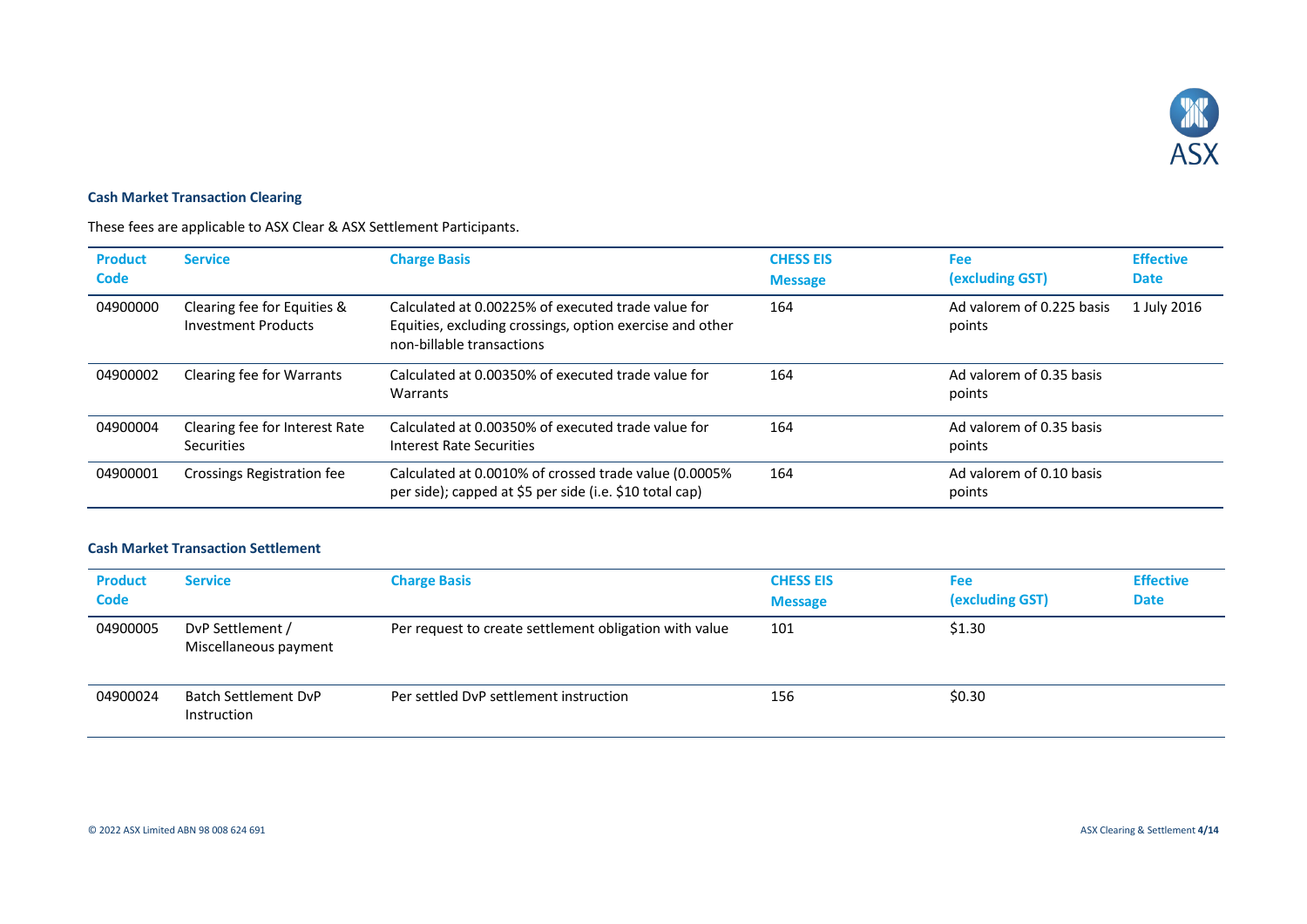<span id="page-4-0"></span>

| <b>Product</b><br><b>Code</b> | <b>Service</b>                       | <b>Charge Basis</b>                                                     | <b>CHESS EIS</b><br><b>Message</b>                                                                 | <b>Fee</b><br>(excluding GST) | <b>Effective</b><br><b>Date</b> |
|-------------------------------|--------------------------------------|-------------------------------------------------------------------------|----------------------------------------------------------------------------------------------------|-------------------------------|---------------------------------|
| 04900010                      | <b>Transaction Modification</b>      | Per request                                                             | 037, 119, 121, 123, 125,<br>129, 131, 135, 139, 195,<br>247, 483, 489, 493, 497                    | \$0.90                        |                                 |
| 04900015                      | & Conversion <sup>1</sup>            | CHESS & Sub-register Transfer Per request to transfer a holding         | 001, 003, 005, 007, 009,<br>011, 013, 015, 017, 019,<br>021, 025, 101 (Free of<br>Value), 105, 107 | \$0.90                        |                                 |
| 04900020                      | <b>RTGS Settlement</b>               | Per request to create a CHESS RTGS Settlement<br>instruction with value | 481, 497                                                                                           | \$5.00                        |                                 |
| 04900025                      | <b>ETC Facility</b>                  | Per electronic trade confirmation message submitted                     | 651, 653, 655, 657, 659,<br>661, 663, 665, 667, 669                                                | \$0.90                        |                                 |
| 06200400                      | Settlement Close Out<br>Notification | Per notification                                                        | 554                                                                                                | \$0.20                        |                                 |

l

<sup>1</sup> Transfers between a Participant's accumulation and settlement entrepot accounts using CHESS message types 001, 105 and 107 are free of charge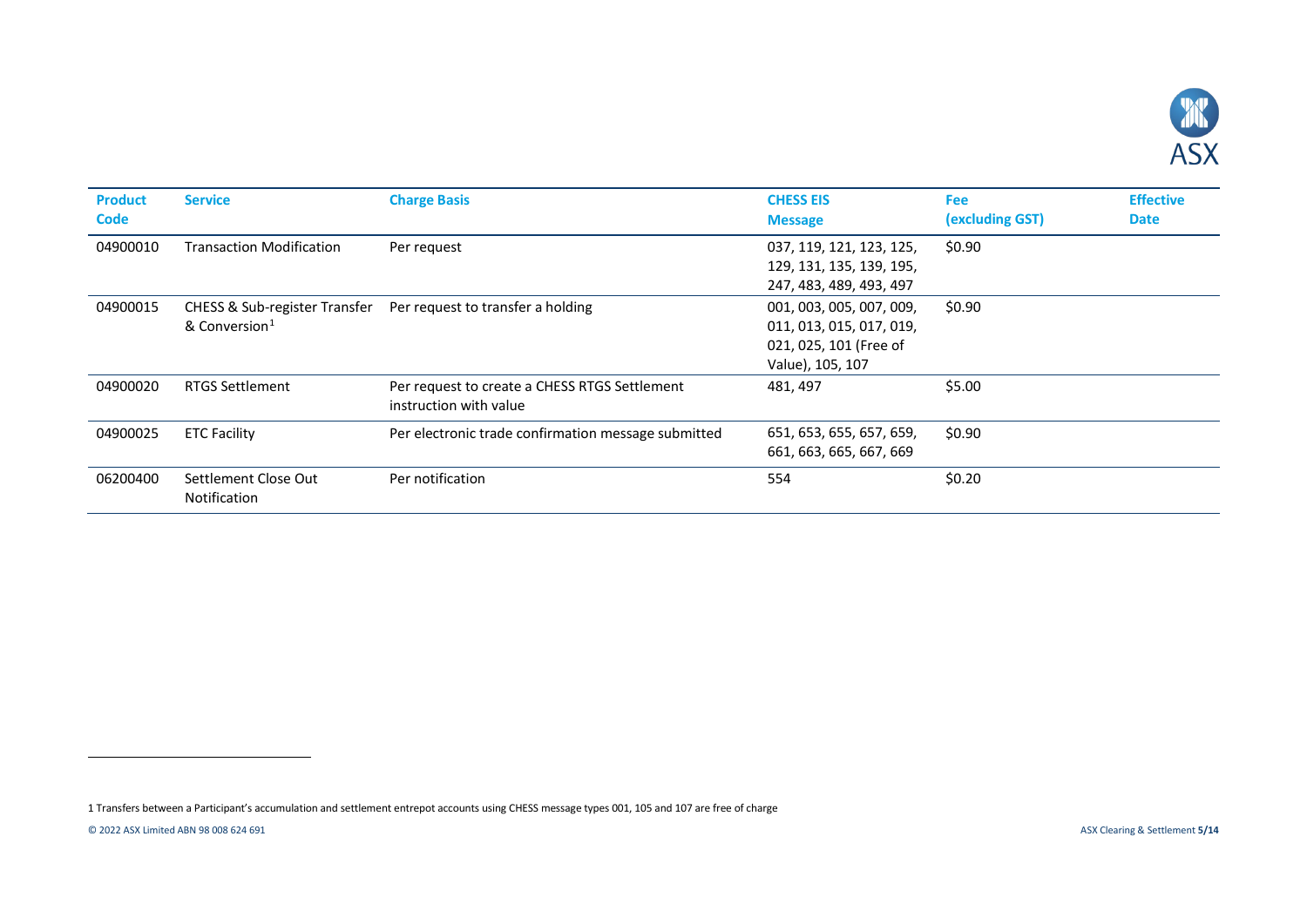

#### <span id="page-5-0"></span>**Settlement Fail Fees**

| <b>Product</b><br>Code | <b>Service</b>            | <b>Description</b>                                                                                                                       | <b>CHESS EIS</b><br><b>Message</b> | Fee<br>(excluding GST)                                                                                  | <b>Effective</b><br><b>Date</b> |
|------------------------|---------------------------|------------------------------------------------------------------------------------------------------------------------------------------|------------------------------------|---------------------------------------------------------------------------------------------------------|---------------------------------|
| 04900030               | Total Fail Fees for month | Calculated at 0.10% of the value of a settlement holding<br>shortfall. A fail fee is levied on each Business Day a<br>shortfall persists | 544                                | Ad valorem of 10 basis<br>points min. fail fee<br>\$100.00 per day. Max. fail<br>fee \$5,000.00 per day |                                 |
| 04900035               | <b>Fail Fee Reversal</b>  |                                                                                                                                          | 548                                | Variable                                                                                                |                                 |

### <span id="page-5-1"></span>**Collateral Management**

| <b>Product</b><br><b>Code</b> | <b>Service</b>                                       | <b>Description</b> | <b>CHESS EIS</b><br><b>Message</b> | <b>Fee</b><br>(excluding GST) | <b>Effective</b><br><b>Date</b> |
|-------------------------------|------------------------------------------------------|--------------------|------------------------------------|-------------------------------|---------------------------------|
| 04900050                      | Collateral Creation -<br>Sponsored Holding           | Per request        | 027                                | \$1.20                        |                                 |
| 04900055                      | Collateral Creation -<br>Direct Holding              | Per request        | 027, 871                           | \$0.20                        |                                 |
| 04900060                      | <b>Collateral Creation Advices &amp;</b><br>Removals | Per advice         | 082, 108, 176                      | \$0.20                        |                                 |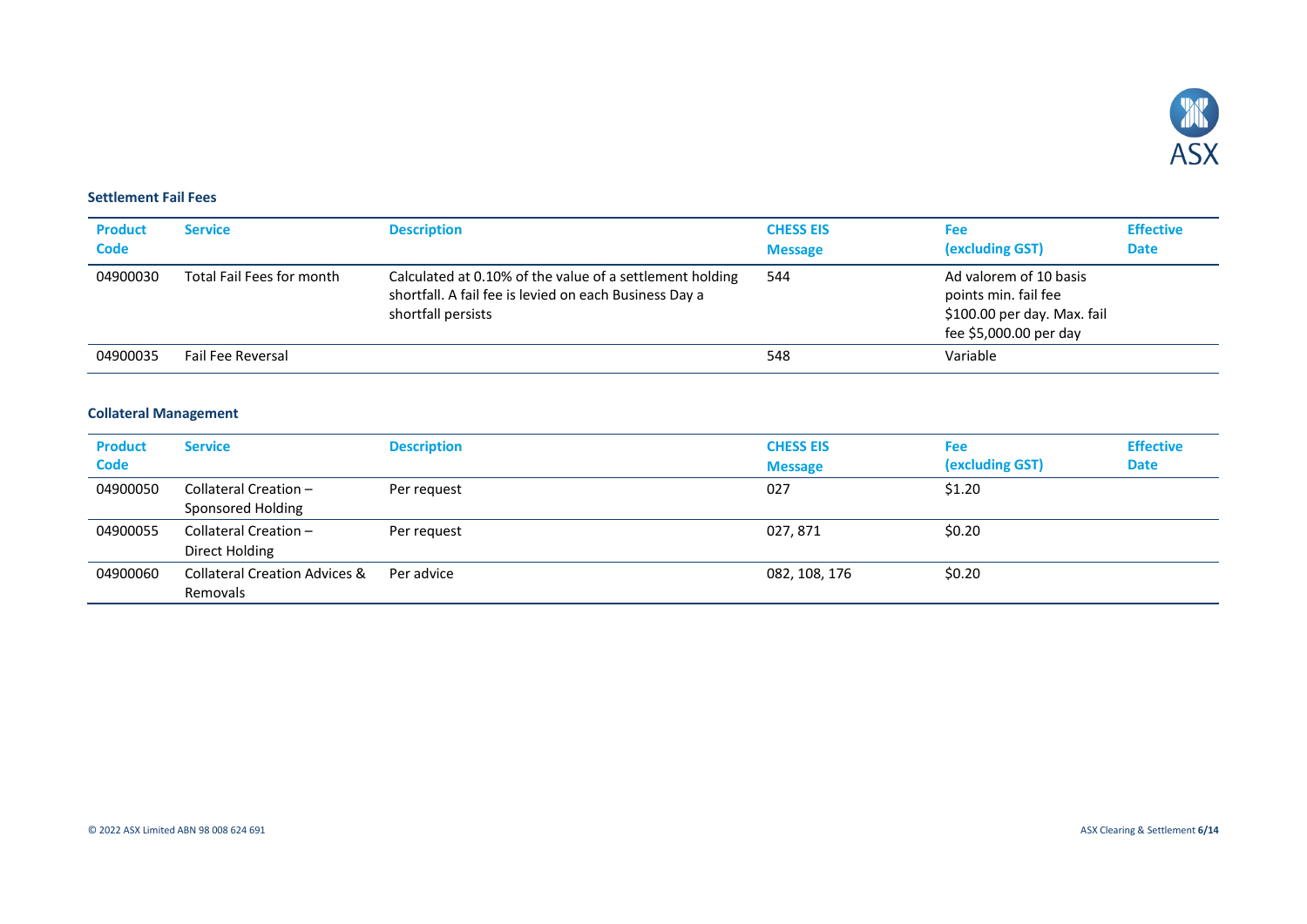<span id="page-6-5"></span><span id="page-6-4"></span><span id="page-6-3"></span><span id="page-6-2"></span><span id="page-6-1"></span>

#### <span id="page-6-0"></span>**Holder Recordkeeping**

| <b>Product</b><br><b>Code</b> | <b>Service</b>                                                    | <b>Description</b>                                             | <b>CHESS EIS</b><br><b>Message</b> | Fee<br>(excluding GST) | <b>Effective</b><br><b>Date</b> |
|-------------------------------|-------------------------------------------------------------------|----------------------------------------------------------------|------------------------------------|------------------------|---------------------------------|
| 04900065                      | Re-issue of current Holding<br>statement - Message request        | Per message request                                            | 503                                | \$1.25                 | 1 Jul 2017                      |
| 04900070                      | Re-issue of Archived /<br>Manually requested Holding<br>Statement | Per statement request                                          | n/a <sup>2</sup>                   | \$15.00                |                                 |
| 04900075                      | Holder Maintenance -<br>Sponsored Holding <sup>3</sup>            | Per request to create or update a Sponsored Holder             | 201, 203 <sup>4</sup>              | \$1.25                 | 13 Dec 2021                     |
| 04900080                      | Holder Maintenance - Direct<br>Holding <sup>5</sup>               | Per request to create or update a Direct or Entrepot<br>Holder | 201, 203                           | \$0.35                 | 1 Jul 2017                      |
| 04900085                      | Change of controlling<br>participant - message<br>request         | Per message request                                            | 245                                | \$1.25                 | 1 Jul 2017                      |
| 04900090                      | Change of controlling<br>participant - manual request             | Per HIN request                                                | n/a <sup>6</sup>                   | \$5.00                 |                                 |
| 04900095                      | Change of controlling<br>participant - Partial/ Bulk<br>base fee  | Base charge per processed request                              |                                    | \$2,000.00             |                                 |

2 Refer to ASX Settlement Procedure Guidelines – Appendix N1, N2

3 Includes updates to holder registration details, holder status and residency indicator.

4 Fees are waived for valid 203 electronic communication opt-in or out messages. More details of the fee waiver can be found here:

[https://www.asxonline.com/content/dam/asxonline/public/notices/2021/August/electronic\\_communications\\_technical\\_guide\\_aug\\_2021.pdf](https://www.asxonline.com/content/dam/asxonline/public/notices/2021/August/electronic_communications_technical_guide_aug_2021.pdf)

5 Includes updates to holder registration details, holder status and residency indicator.

6 Refer to ASX Settlement Procedure Guidelines – Appendix H

© 2022 ASX Limited ABN 98 008 624 691 ASX Clearing & Settlement **7/14**

l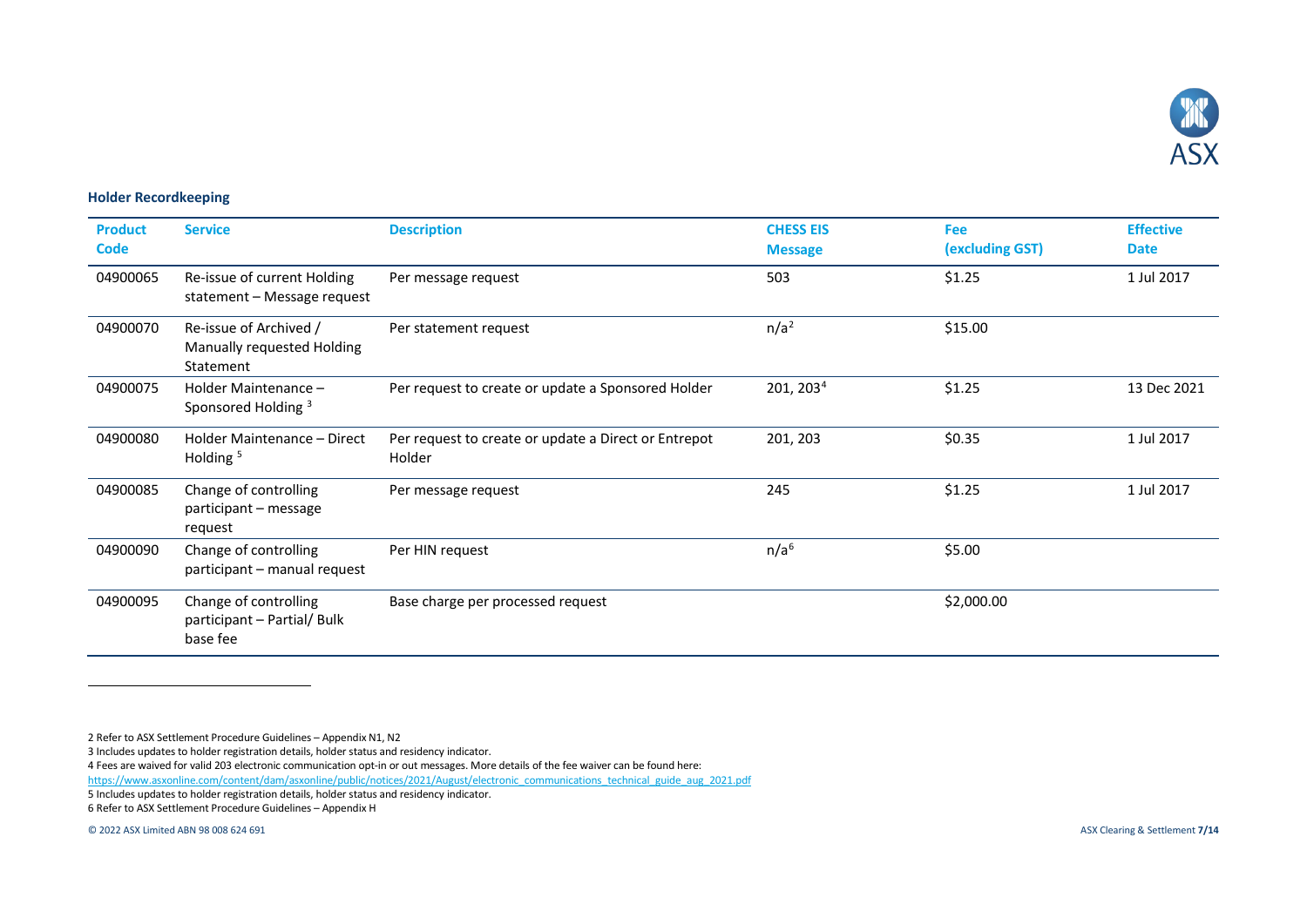

| <b>Product</b><br><b>Code</b> | <b>Service</b>                                                                                         | <b>Description</b>                                                                                                                                                              | <b>CHESS EIS</b><br><b>Message</b> | <b>Fee</b><br>(excluding GST) | <b>Effective</b><br><b>Date</b> |
|-------------------------------|--------------------------------------------------------------------------------------------------------|---------------------------------------------------------------------------------------------------------------------------------------------------------------------------------|------------------------------------|-------------------------------|---------------------------------|
| 04900100                      | <b>Holder Notification</b><br>Partial/Bulk Change of<br>Participant                                    | Per Sponsored Holder Notification                                                                                                                                               |                                    | \$1.00                        |                                 |
| 04900105                      | <b>Holder/Holding Details</b><br>Partial/Bulk Change of<br>Participant                                 | Per Holder/Holding report message<br>A 50% discount is available on incremental fees over<br>\$40,000 (exclusive of GST) generated as a result of large<br>transfer of holdings | 222, 502, 520, 522                 | \$0.35                        | 1 Jul 2017                      |
| 02300016                      | Bulk Holder Cancellation -<br>Sponsored Holders                                                        | Per HIN request                                                                                                                                                                 |                                    | \$1.25                        |                                 |
| 02300017                      | Bulk Holder Cancellation -<br>Sponsored Holders<br>Notification Suppressed or<br><b>Direct Holders</b> | Per HIN request                                                                                                                                                                 |                                    | \$0.25                        |                                 |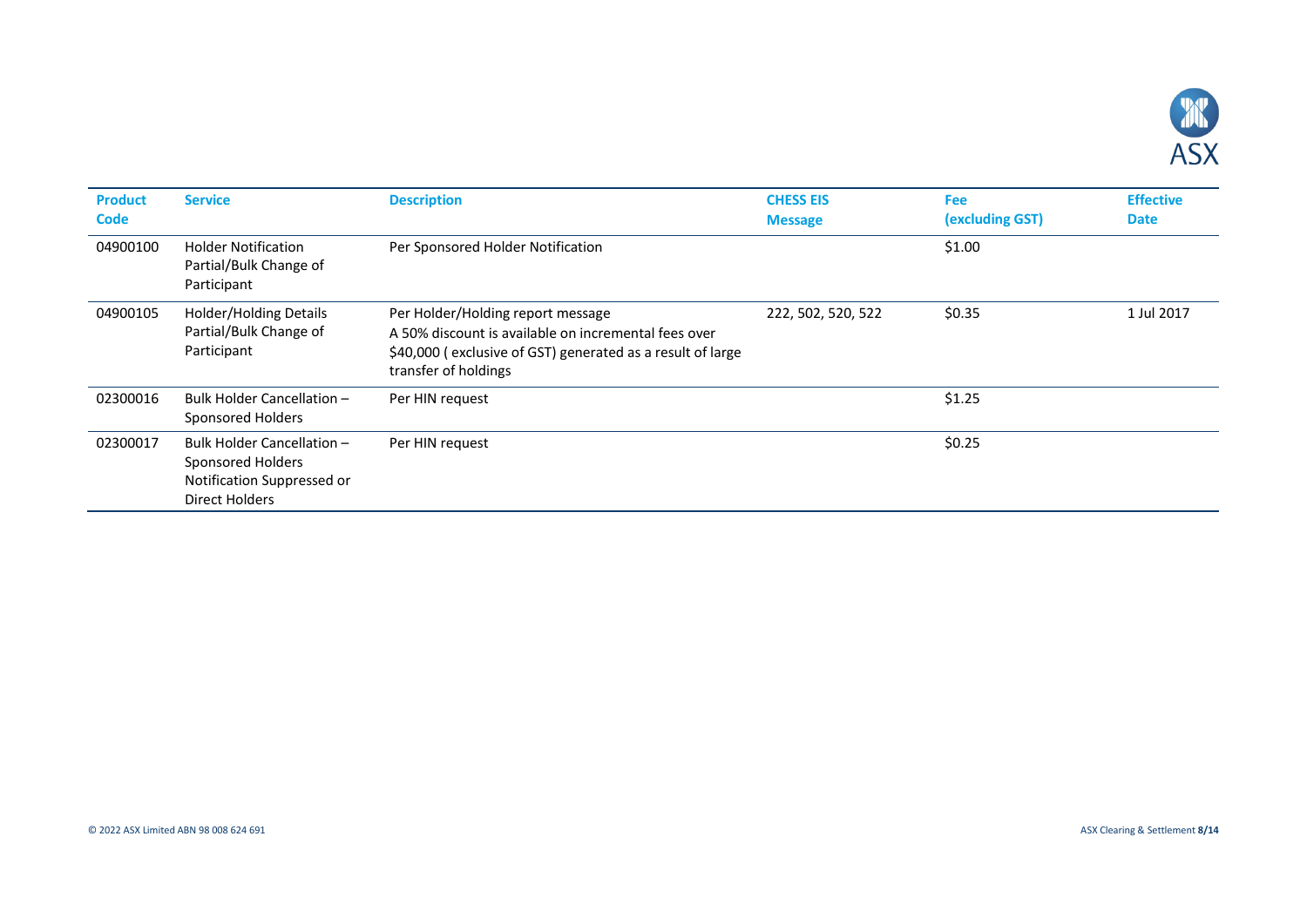<span id="page-8-2"></span>

## <span id="page-8-0"></span>**Reporting & Enquiry Services**

| <b>Product</b><br><b>Code</b> | <b>Service</b>                                                                    | <b>Description</b>                               | <b>CHESS EIS</b><br><b>Message</b> | <b>Fee</b><br>(excluding GST) | <b>Effective</b><br><b>Date</b> |
|-------------------------------|-----------------------------------------------------------------------------------|--------------------------------------------------|------------------------------------|-------------------------------|---------------------------------|
| 04900110                      | Report requests & Enquiry<br>Output                                               | Per message request                              | 503, 505, 154, 5387                | \$0.20                        |                                 |
| 04900115                      | Report requests from<br><b>Archived Storage Holding</b><br><b>Balance Reports</b> | Per request. Minimum \$750.00 per Report Request |                                    | \$0.20                        |                                 |
| 04900120                      | <b>SRN Enguiry</b>                                                                | Per enquiry                                      | 452                                | \$2.20                        |                                 |
| 04900125                      | <b>SRN Holding Balance</b>                                                        | Per holding balance                              | 464                                | \$0.70                        |                                 |
| 04900130                      | <b>PID Enguiry</b>                                                                | Per enquiry                                      | 691                                | \$0.20                        |                                 |

#### <span id="page-8-1"></span>**Administrative Services**

| <b>Product</b><br>Code | Service                         | <b>Description</b>                                 | <b>CHESS EIS</b><br><b>Message</b> | Fee<br>(excluding GST) | <b>Effective</b><br><b>Date</b> |
|------------------------|---------------------------------|----------------------------------------------------|------------------------------------|------------------------|---------------------------------|
| 04900135               | Application of Holding Lock     | Per manual application                             |                                    | \$5.00                 |                                 |
| 04900140               | New/Changed Payment<br>Facility | Per request to create or modify a payment facility | 240, 242                           | \$5.00                 |                                 |

j

<sup>7</sup> The CHESS message type 538 counts the number of related output CHESS messages for reporting (see section 19 of ASX Settlement Procedure Guidelines for related message numbers). CHESS charges at \$0.20 per count value in t message type 538 except for FGM reports, which are charged via the CHESS message type 514.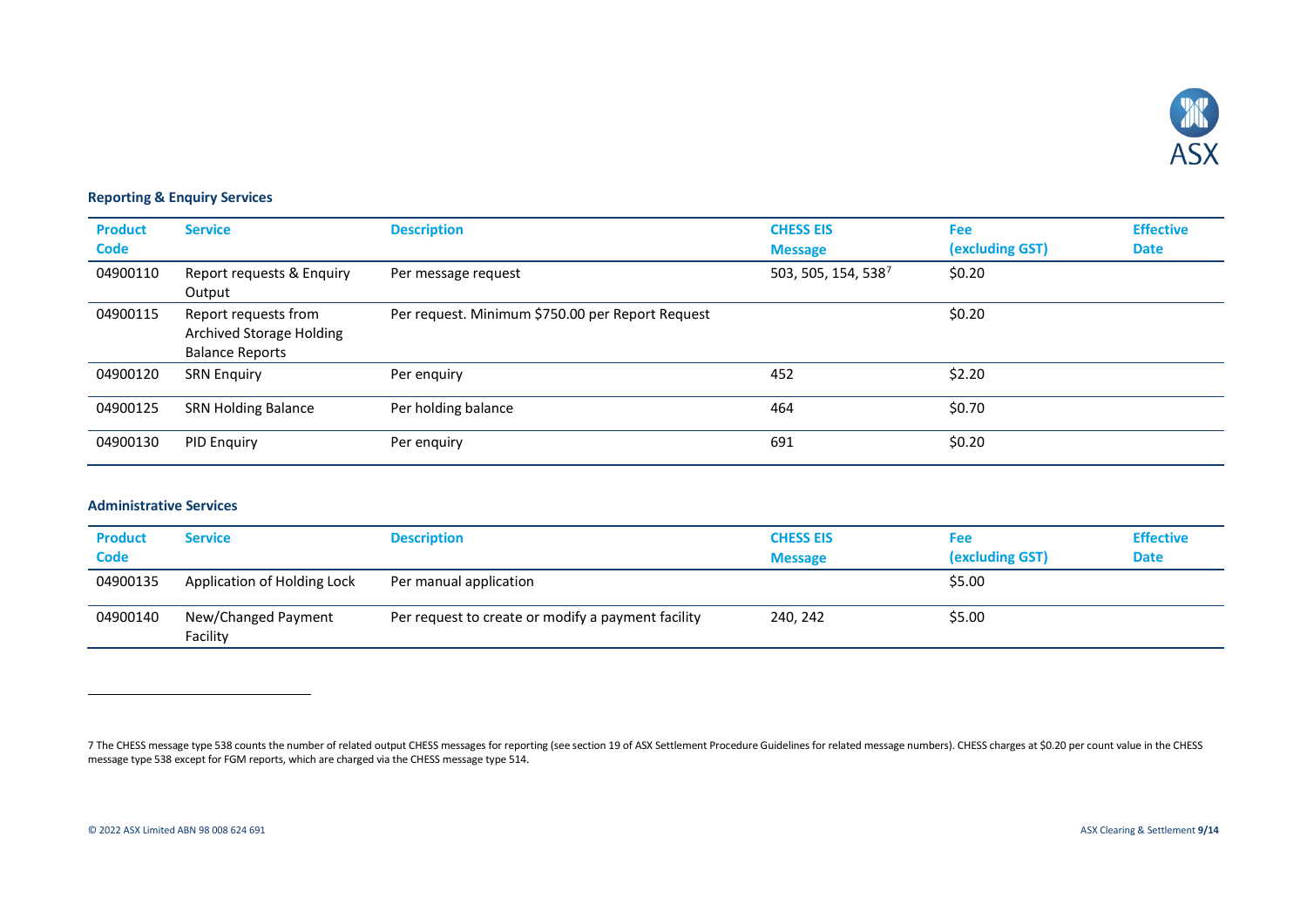<span id="page-9-1"></span>

| <b>Product</b><br><b>Code</b> | <b>Service</b>                                       | <b>Description</b>                                                                       | <b>CHESS EIS</b><br><b>Message</b> | <b>Fee</b><br>(excluding GST) | <b>Effective</b><br><b>Date</b> |
|-------------------------------|------------------------------------------------------|------------------------------------------------------------------------------------------|------------------------------------|-------------------------------|---------------------------------|
| 04900145                      | Payment Provider Application<br>Fee                  | Per application fee                                                                      |                                    | \$500.00                      |                                 |
| 04900195                      | Top-up to \$2,000 Minimum<br>Annual Fee <sup>8</sup> | Difference between total CHESS fees paid per annum and<br>the \$2,000 minimum annual fee |                                    | Variable                      |                                 |

### <span id="page-9-0"></span>**Support Services**

| <b>Product</b><br><b>Code</b> | <b>Service</b>                                                         | <b>Description</b>                                                                        | <b>CHESS EIS</b><br><b>Message</b> | <b>Fee</b><br>(excluding GST) | <b>Effective</b><br><b>Date</b> |
|-------------------------------|------------------------------------------------------------------------|-------------------------------------------------------------------------------------------|------------------------------------|-------------------------------|---------------------------------|
| 04900185                      | Non-routine Technical<br>Support (CHESS & DCS)                         | Within business hours – per hour or part thereof                                          |                                    | \$150.00                      |                                 |
| 04900185                      | Non-routine Technical<br>Support (CHESS & DCS)                         | Standby fee for weekends & public holidays (no call out) $-$<br>per day                   |                                    | \$400.00                      |                                 |
| 04900186                      | Non-routine Technical /<br><b>Operational Support</b><br>(CHESS & DCS) | Outside business hours including weekends & public<br>holidays – per hour or part thereof |                                    | \$250.00                      |                                 |

l

<sup>8</sup> Only applicable to ASX Settlement Participants and not applicable if the total CHESS fees paid per annum exceeds \$2,000.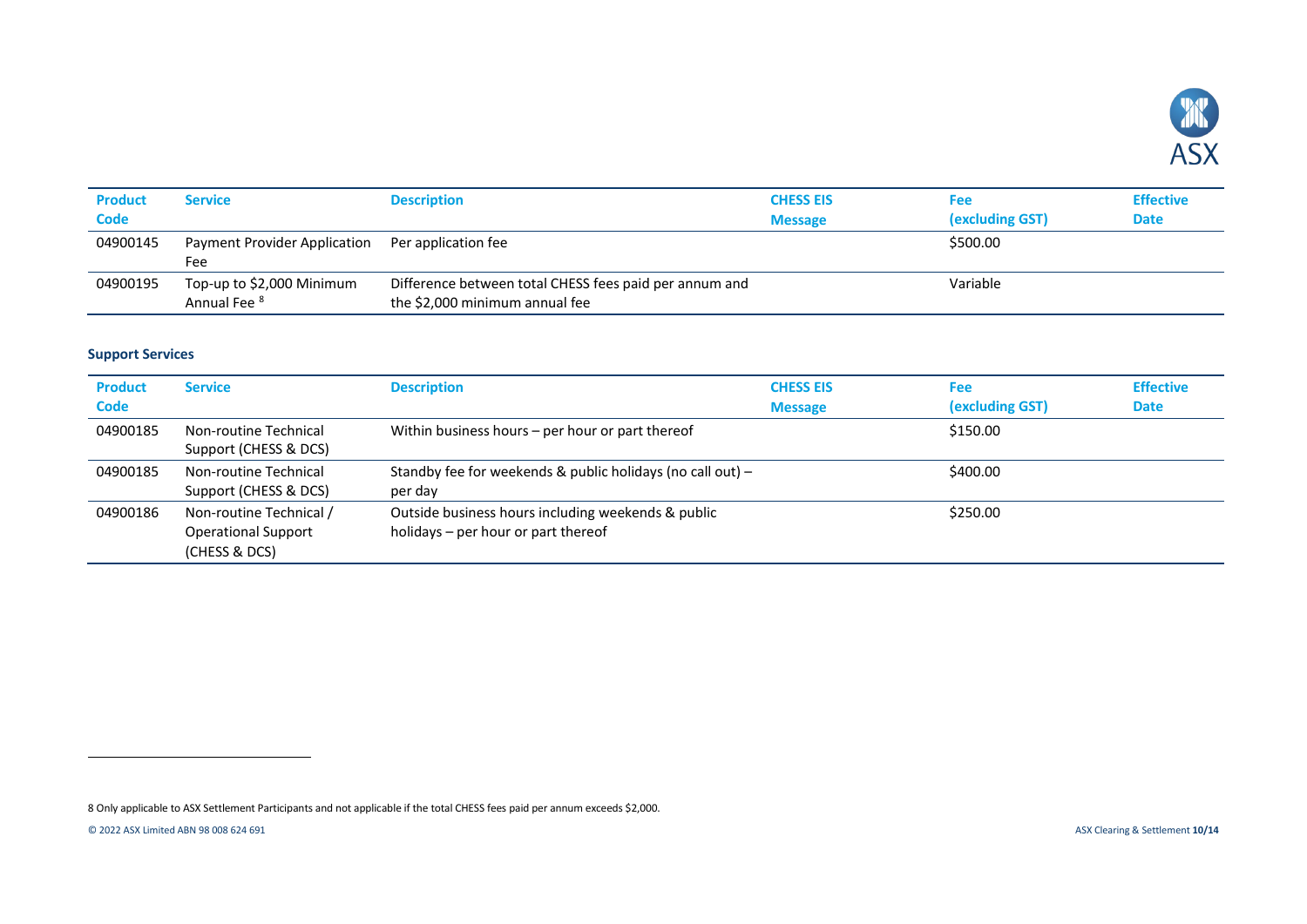

### <span id="page-10-0"></span>**Settlement Facilitation Services for Approved Market Operators**

### **Market Operators**

| <b>Product</b><br><b>Code</b> | <b>Service</b>                                                             | <b>Description</b>                                                                                                                                                                                                                                         | <b>Fee</b><br>(excluding GST) | <b>Effective</b><br><b>Date</b> |
|-------------------------------|----------------------------------------------------------------------------|------------------------------------------------------------------------------------------------------------------------------------------------------------------------------------------------------------------------------------------------------------|-------------------------------|---------------------------------|
| 06200501                      | Settlement Facilitation<br>Services - ASX Settlement<br>Licence Compliance | Per Approved Market Operator per Annum.<br>Share of the external audit of ASTC calculated in accordance with the following<br>formula:                                                                                                                     | Variable                      |                                 |
|                               |                                                                            | $C = B \times (Sa/St)$                                                                                                                                                                                                                                     |                               |                                 |
|                               |                                                                            | Where,<br>$C =$ the annual Fee<br>$B =$ the Annual cost of the external audit of ASTC<br>Sa = the market capitalisation of securities on the Recipient Market as at 31 May<br>St = the market capitalisation of all equities settled in CHESS as at 31 May |                               |                                 |
| 06200503                      | Settlement Facilitation<br>Services – Application                          | Per Application                                                                                                                                                                                                                                            | \$9,050.00                    |                                 |
| 06200504                      | Settlement Facilitation<br>Services – Business<br>Management               | Per Approved Market Operator per Annum (or part thereof). Flat fee for general<br>business and account management. Billed in advance of each financial year (or part<br>thereof)                                                                           | \$13,600.00                   |                                 |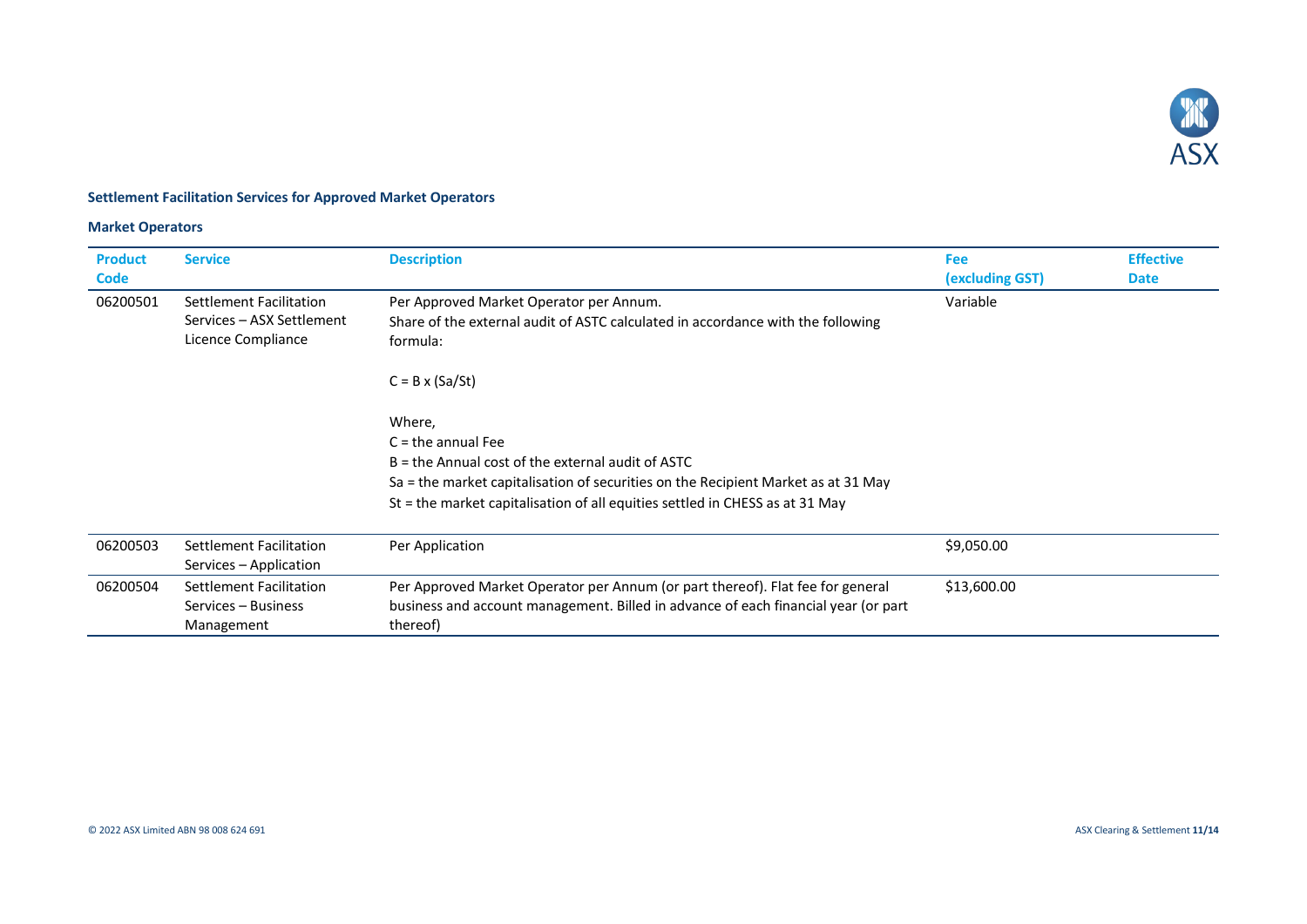

| <b>Product</b> | <b>Service</b>                                                         | <b>Description</b>                                                                                                           | <b>Fee</b>        | <b>Effective</b> |
|----------------|------------------------------------------------------------------------|------------------------------------------------------------------------------------------------------------------------------|-------------------|------------------|
| <b>Code</b>    |                                                                        |                                                                                                                              | (excluding GST)   | <b>Date</b>      |
| 06200506       | <b>Settlement Facilitation</b><br>Services - Operations and<br>Support | Calculated and billed in advance for each financial year (or part thereof) based on the<br>number of securities as at 31 May |                   |                  |
|                |                                                                        | Per annum - based on number of securities on Recipient Market                                                                |                   |                  |
|                |                                                                        | $0 - 6$ securities                                                                                                           | \$5,100 (Minimum) |                  |
|                |                                                                        | $7 - 12$ securities                                                                                                          | \$7,650           |                  |
|                |                                                                        | $13 - 18$ securities                                                                                                         | \$10,200          |                  |
|                |                                                                        | $19 - 24$ securities                                                                                                         | \$12,750          |                  |
|                |                                                                        | $25 - 30$ securities                                                                                                         | \$15,300          |                  |
|                |                                                                        | $31 - 36$ securities                                                                                                         | \$17,850          |                  |
|                |                                                                        | $37 - 42$ securities                                                                                                         | \$20,400          |                  |
|                |                                                                        | 43 - 48 securities                                                                                                           | \$22,950          |                  |
|                |                                                                        | $49 - 54$ securities                                                                                                         | \$25,500          |                  |
|                |                                                                        | $55 - 60$ securities                                                                                                         | \$28,050          |                  |
|                |                                                                        | $61 - 66$ securities                                                                                                         | \$30,600          |                  |
|                |                                                                        | $67 - 72$ securities                                                                                                         | \$33,150          |                  |
|                |                                                                        | 73 - 78 securities                                                                                                           | \$35,700          |                  |
|                |                                                                        | $79 - 84$ securities                                                                                                         | \$38,250          |                  |
|                |                                                                        | 85 - 90 securities                                                                                                           | \$40,800          |                  |
|                |                                                                        | $91 - 96$ securities                                                                                                         | \$43,350          |                  |
|                |                                                                        | 97 - 102 securities                                                                                                          | \$45,900          |                  |
|                |                                                                        | $103 - 108$ securities                                                                                                       | \$48,450          |                  |
|                |                                                                        | $109 - 114$ securities                                                                                                       | \$51,100          |                  |
|                |                                                                        | $115 - 120$ securities                                                                                                       | \$53,550          |                  |
|                |                                                                        | 121-126 securities                                                                                                           | \$56,100          |                  |
|                |                                                                        | $127 - 132$ securities                                                                                                       | \$58,650          |                  |
|                |                                                                        | $133 - 138$ securities                                                                                                       | \$61,200          |                  |
|                |                                                                        | $139 - 144$ securities                                                                                                       | \$63,750          |                  |
|                |                                                                        | $145 - 150$ securities                                                                                                       | \$66,300          |                  |
|                |                                                                        | 151 + securities                                                                                                             | To be reviewed    |                  |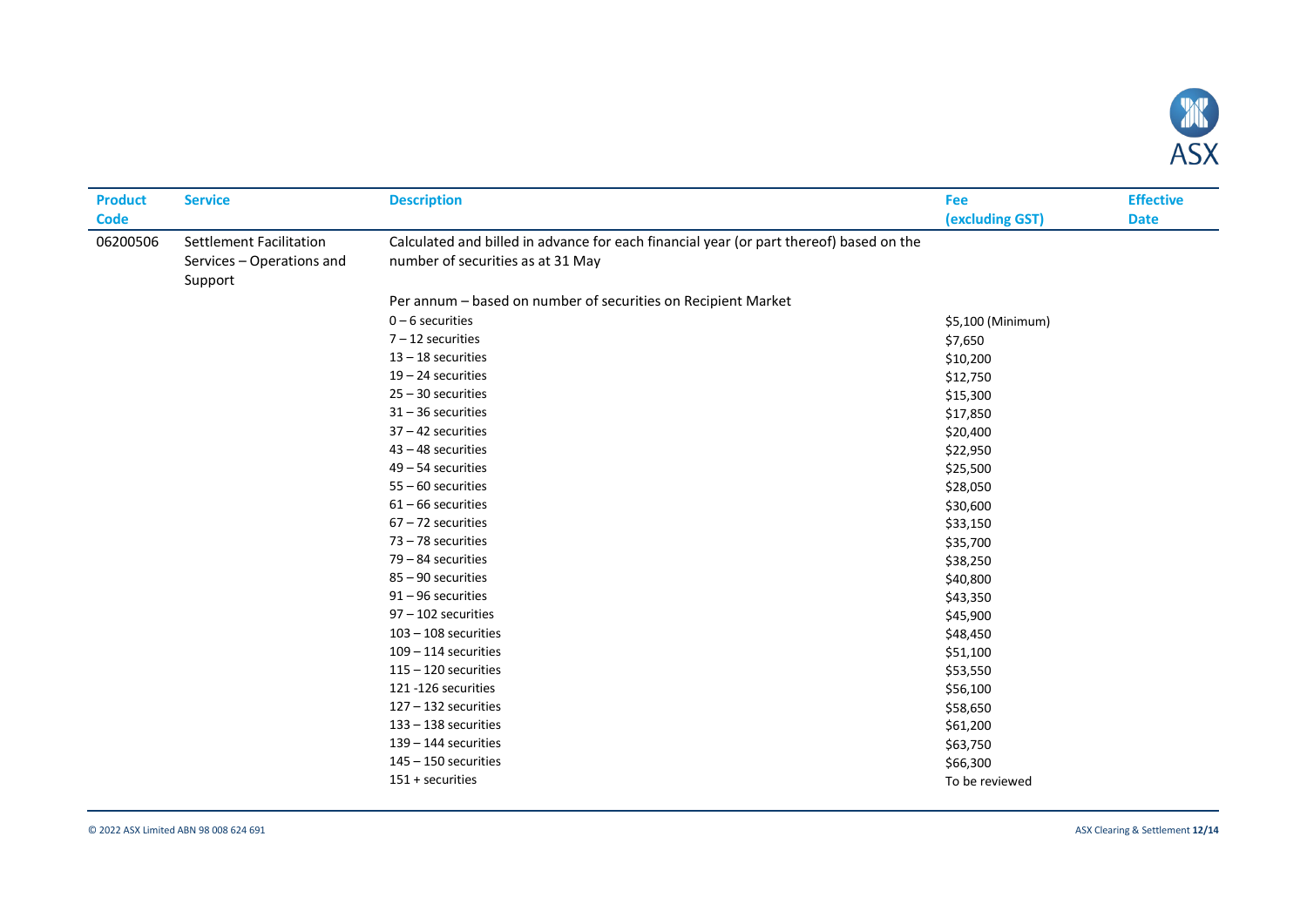

| <b>Product</b><br><b>Code</b> | Service                                                | <b>Description</b>                                                                                             | <b>Fee</b><br>(excluding GST) | <b>Effective</b><br><b>Date</b> |
|-------------------------------|--------------------------------------------------------|----------------------------------------------------------------------------------------------------------------|-------------------------------|---------------------------------|
| 06200509                      | Development Fee for DvP<br><b>Facilitation Service</b> | Total charge pro-rata against number of Approved Market Operators taking up DvP<br><b>Facilitation Service</b> | \$120,000.00                  | 19 Sep 12                       |
| 06200510                      | Settlement Facilitation<br>Service - Administration    | Per request – processing once-off requests outside of agreed procedures                                        | \$200.00                      | 9 Jan 14                        |

## <span id="page-12-0"></span>**Trade Acceptance Service for Approved Market Operators (AMO)**

| <b>Product</b><br><b>Code</b> | <b>Service</b>                                                        | <b>Description</b>                                                                                                                                                                                                                                                                                                                                                                                                                                                                                                                                                                                                 | <b>Fee</b><br>(excluding GST) | <b>Effective</b><br><b>Date</b> |
|-------------------------------|-----------------------------------------------------------------------|--------------------------------------------------------------------------------------------------------------------------------------------------------------------------------------------------------------------------------------------------------------------------------------------------------------------------------------------------------------------------------------------------------------------------------------------------------------------------------------------------------------------------------------------------------------------------------------------------------------------|-------------------------------|---------------------------------|
| 06200516                      | Trade Acceptance Service -<br><b>Application Fee</b>                  | Per Application                                                                                                                                                                                                                                                                                                                                                                                                                                                                                                                                                                                                    | \$10,000.00                   | 1 Jul 18                        |
| 06200517                      | Trade Acceptance Service –<br>Service Fee                             | Service fee calculated to recover allocations for limited categories of costs as follows:<br>- Ongoing resourcing costs (staff time related to the TAS and occupancy allowance)<br>\$23,000 per AMO per annum,<br>- Equipment costs (technology support related to the TAS): the amount paid by the<br>ASX from time to time for support (converted at the prevailing exchange rate as<br>selected by ASX), currently \$43,000 per annum.<br>This equates to an annual service fee of \$66,000 for one AMO using the TAS, for two<br>AMOs, it would be \$44,500 each, and for three AMOs it would be \$37,333 each | Variable                      | 1 Jul 18                        |
| 06200513                      | Trade Acceptance Service –<br><b>Expansion and Enhancement</b><br>Fee | Expansion or enhancement of the Trade Acceptance (TAS) as requested by an AMO.<br>In addition, any development or testing of ASX systems which may be required to<br>support the delivery of clearing, settlement or issuer services, or services to the AMO,<br>in respect of a new product will be priced as agreed by the AMO and ASX.                                                                                                                                                                                                                                                                          | Price on application          | 1 Jul 18                        |